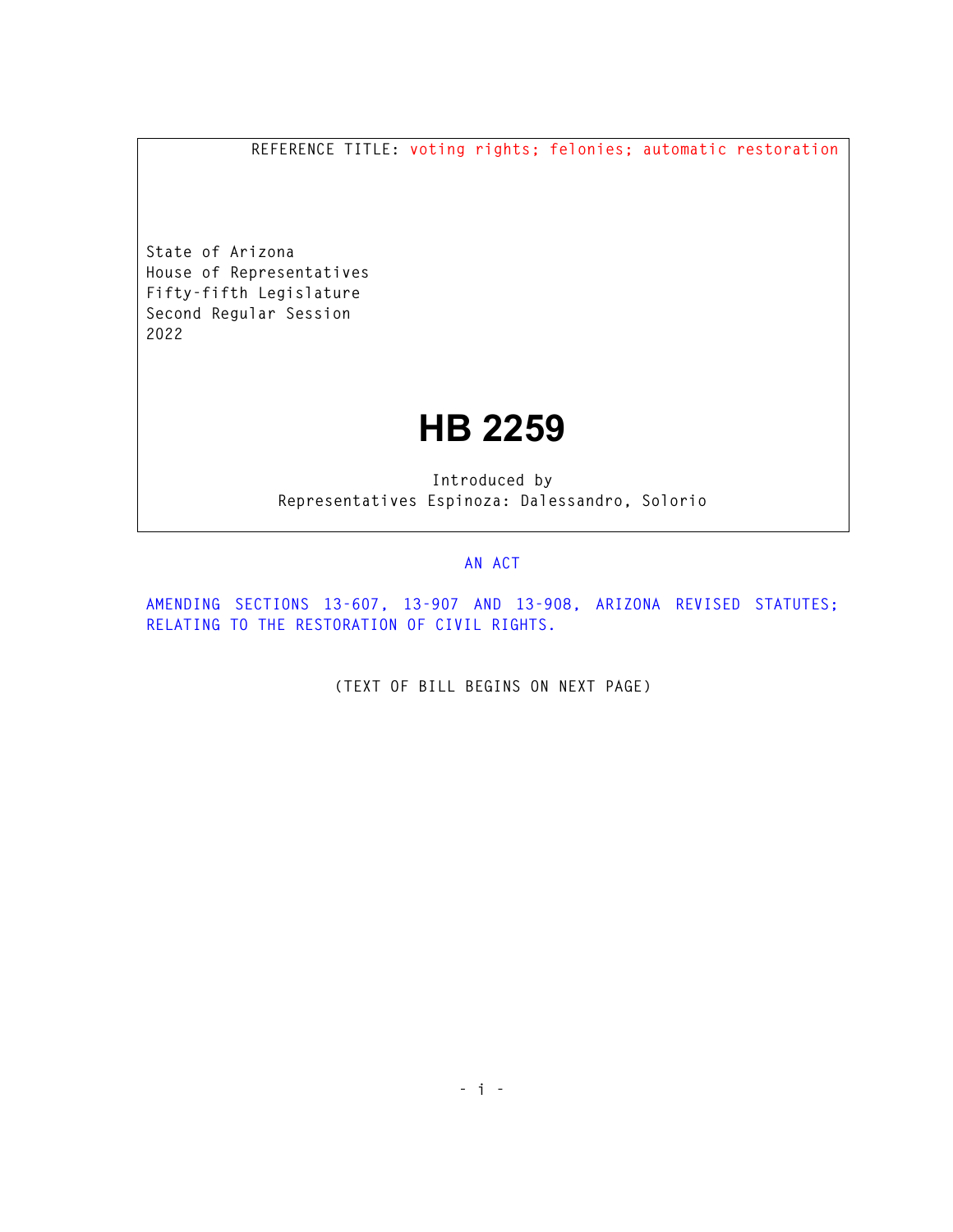**1 Be it enacted by the Legislature of the State of Arizona: 2 Section 1. Section 13-607, Arizona Revised Statutes, is amended to 3 read: 4 13-607. Judgment of guilt and sentence document; fingerprint; 5 contents of document; recitations 6 A. At the time of sentencing a person who is convicted of a felony 7 offense, a violation of section 13-1802 or 13-1805, a domestic violence 8 offense as defined in section 13-3601 or a violation of chapter 14 of this 9 title or title 28, chapter 4, the court shall execute a judgment of guilt 10 and sentence document or minute order as prescribed by this section. 11 B. The court shall require either that the defendant's fingerprint 12 be permanently affixed to the document or order or that the defendant's 13 two fingerprint biometric-based identifier be obtained and recorded in the 14 court case file. 15 C. The document or order shall recite all of the following in 16 addition to any information deemed appropriate by the court: 17 1. The defendant's full name and date of birth. 18 2. The name of the counsel for the defendant or, if counsel was 19 waived, the fact that the defendant knowingly, voluntarily and 20 intelligently waived the defendant's right to counsel after having been 21 fully apprised of the defendant's right to counsel. 22 3. The name, statutory citation and classification of the offense. 23 4. Whether there was a finding by the trier of fact that the 24 offense was of a dangerous or repetitive nature pursuant to section 13-703 25 or 13-704 or was committed while released from confinement pursuant to 26 section 13-708. 27 5. Whether the basis of the finding of guilt was by trial to a jury 28 or to the court, or by plea of guilty or no contest. 29 6. That there was a knowing, voluntary and intelligent waiver of 30 the right to a jury trial if the finding of guilt was based on a trial to 31 the court. 32 7. That there was a knowing, voluntary and intelligent waiver of 33 all pertinent rights if the finding of guilt was based on a plea of guilty 34 or no contest. 35 8. A certification by the court or the clerk of the court that 36 either the defendant's fingerprint was permanently affixed to the document 37 or order or the defendant's two fingerprint biometric-based identifier was 38 obtained and recorded in the court case file. 39 D. The document or order shall be made a permanent part of the 40 public records of the court, and the recitations contained in the document 41 or order are prima facie evidence of the facts stated in the recitations. 42 E. If the supreme court has authorized the clerk of the court to 43 maintain an electronic court record, the clerk may maintain only an 44 electronic reproduction or image of the original document or order.**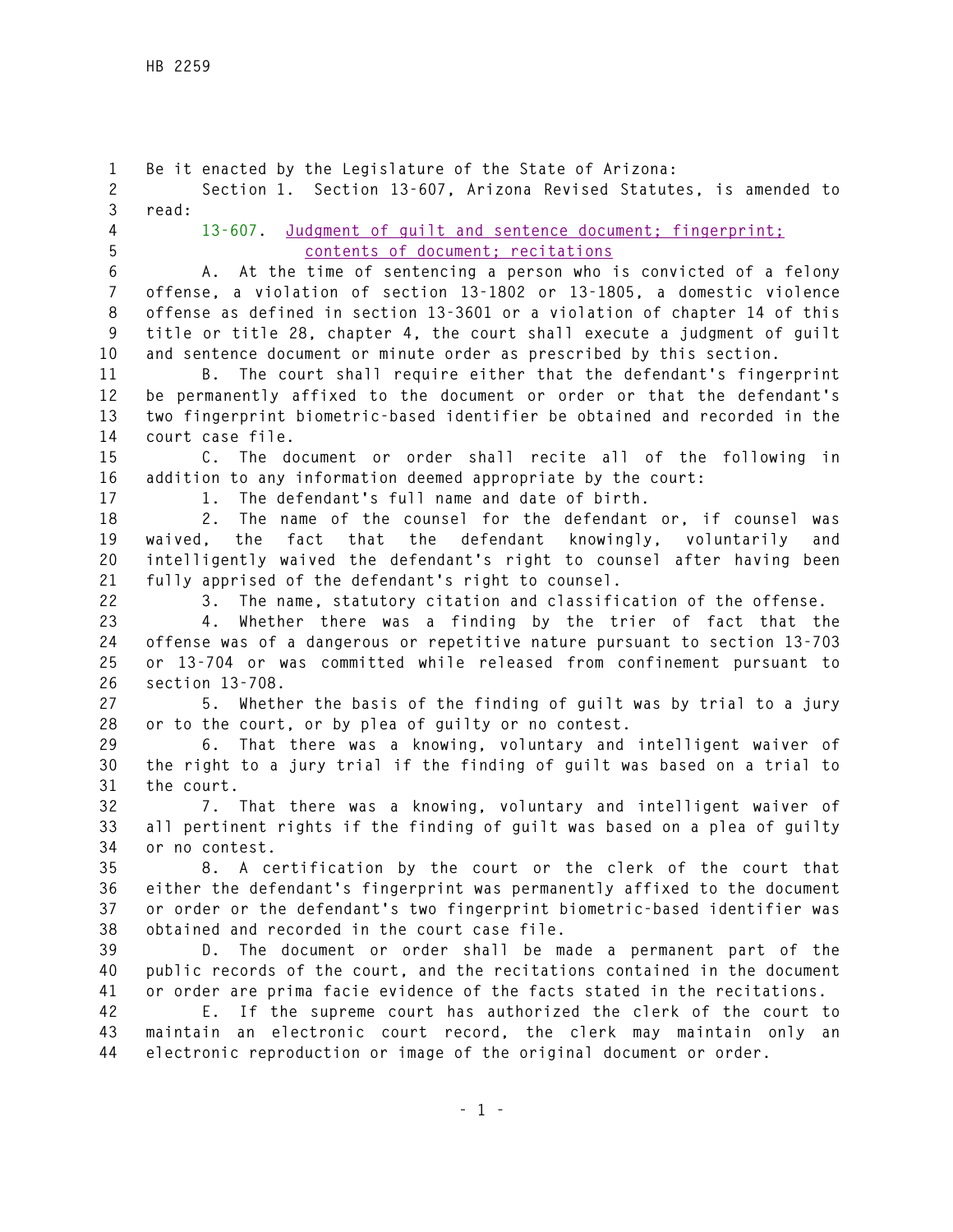**1 F. AT THE TIME OF SENTENCING A PERSON WHO IS CONVICTED OF A FELONY 2 OFFENSE, THE COURT SHALL INFORM THE PERSON THAT THE PERSON'S RIGHT TO VOTE 3 IS AUTOMATICALLY RESTORED ON THE PERSON'S DISCHARGE FROM PROBATION OR 4 ABSOLUTE DISCHARGE FROM IMPRISONMENT. 5 Sec. 2. Section 13-907, Arizona Revised Statutes, is amended to 6 read: 7 13-907. Automatic restoration of civil rights for first 8 offenders; automatic restoration of voting rights; 9 exception; definition 10 A. On final discharge, any person who has not previously been 11 convicted of a felony offense shall automatically be restored any civil 12 rights that were lost or suspended as a result of the conviction if the 13 person pays any victim restitution imposed, EXCEPT THAT THE PERSON'S RIGHT 14 TO VOTE IS AUTOMATICALLY RESTORED ON FINAL DISCHARGE. 15 B. A person who is entitled to the restoration of any civil rights 16 pursuant to this section is not required to file an application pursuant 17 to section 13-908. 18 C. This section does not apply to a person's right to possess a 19 firearm as defined in section 13-3101. The court may order the 20 restoration of the right to possess a firearm pursuant to section 13-910. 21 D. For the purposes of this section, "final discharge" means the 22 completion of probation or the receipt of an absolute discharge from the 23 state department of corrections or the United States FEDERAL bureau of 24 prisons. 25 Sec. 3. Section 13-908, Arizona Revised Statutes, is amended to 26 read: 27 13-908. Restoration of civil rights; application; definition 28 A. On final discharge, a person who has previously been convicted 29 of a felony or who has not paid any victim restitution that was imposed 30 may apply to the superior court to have the person's civil rights 31 restored, EXCEPT THAT THE PERSON'S RIGHT TO VOTE IS AUTOMATICALLY RESTORED 32 ON THE PERSON'S FINAL DISCHARGE. A person who has received an absolute 33 discharge from imprisonment may file an application for restoration of 34 civil rights no NOT sooner than two years from the date of the person's 35 absolute discharge. The restoration of civil rights is in the discretion 36 of the judicial officer. 37 B. The person or the person's attorney or probation officer may 38 file the application for the restoration of civil rights. The clerk of 39 the court may not charge a filing fee for an application. The clerk of 40 the court shall forward a copy of the application to the county attorney. 41 C. A person whose civil rights were lost or suspended as a result 42 of a felony conviction in a United States district court and whose period 43 of probation has been completed may file the application for restoration 44 of civil rights in the county in which the person now resides, EXCEPT THAT 45 THE PERSON'S RIGHT TO VOTE IS AUTOMATICALLY RESTORED ON THE PERSON'S**